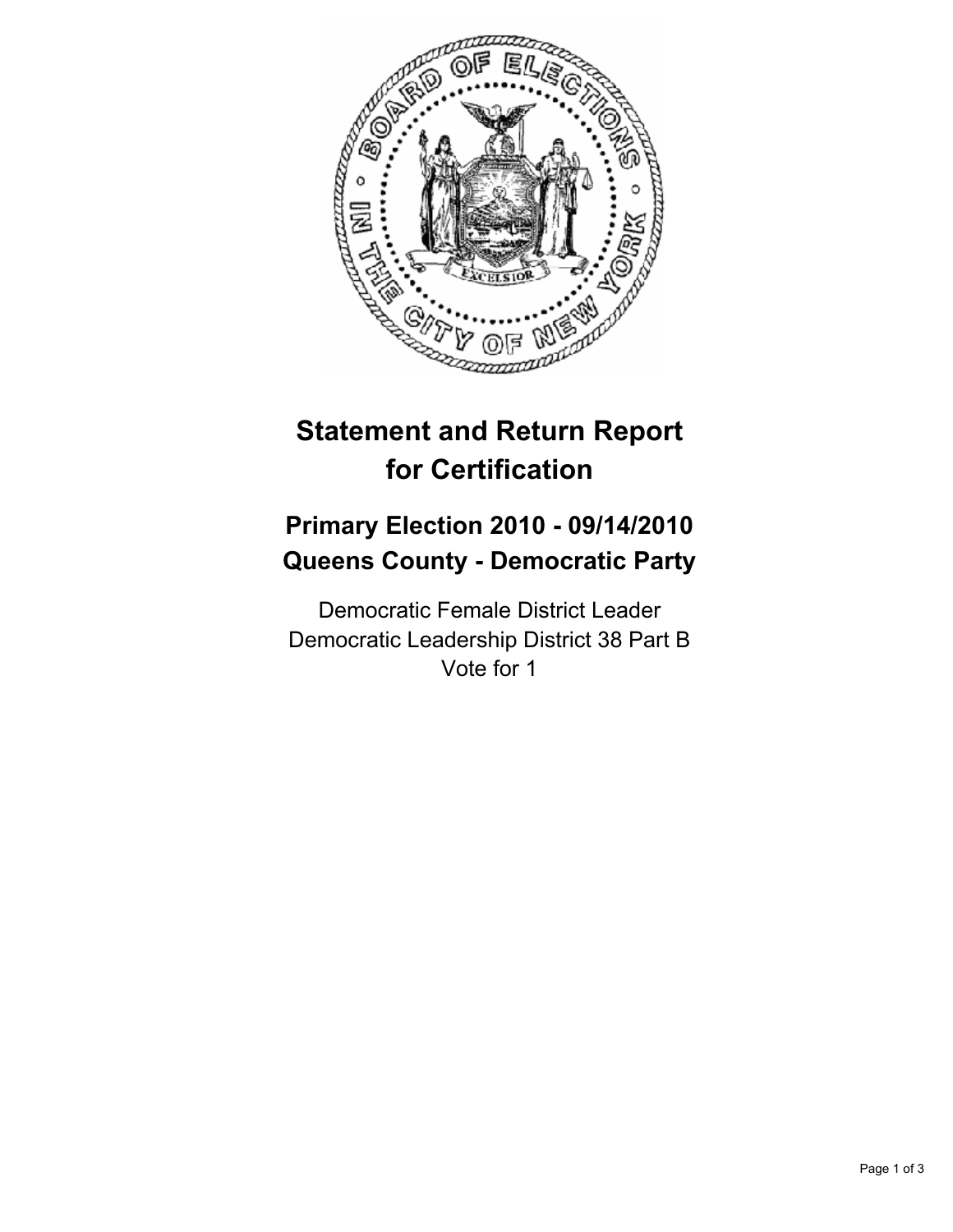

### **Assembly District 38**

| <b>PUBLIC COUNTER</b>        | 1,472 |
|------------------------------|-------|
| <b>EMERGENCY</b>             | 0     |
| ABSENTEE/MILITARY            | 29    |
| AFFIDAVIT                    | 11    |
| <b>ELEANOR ERRANTE</b>       | 640   |
| DREW RAMPERSAUD              | 320   |
| ELIZABETH CROWLEY (WRITE-IN) |       |
| <b>Total Votes</b>           | 961   |
|                              |       |